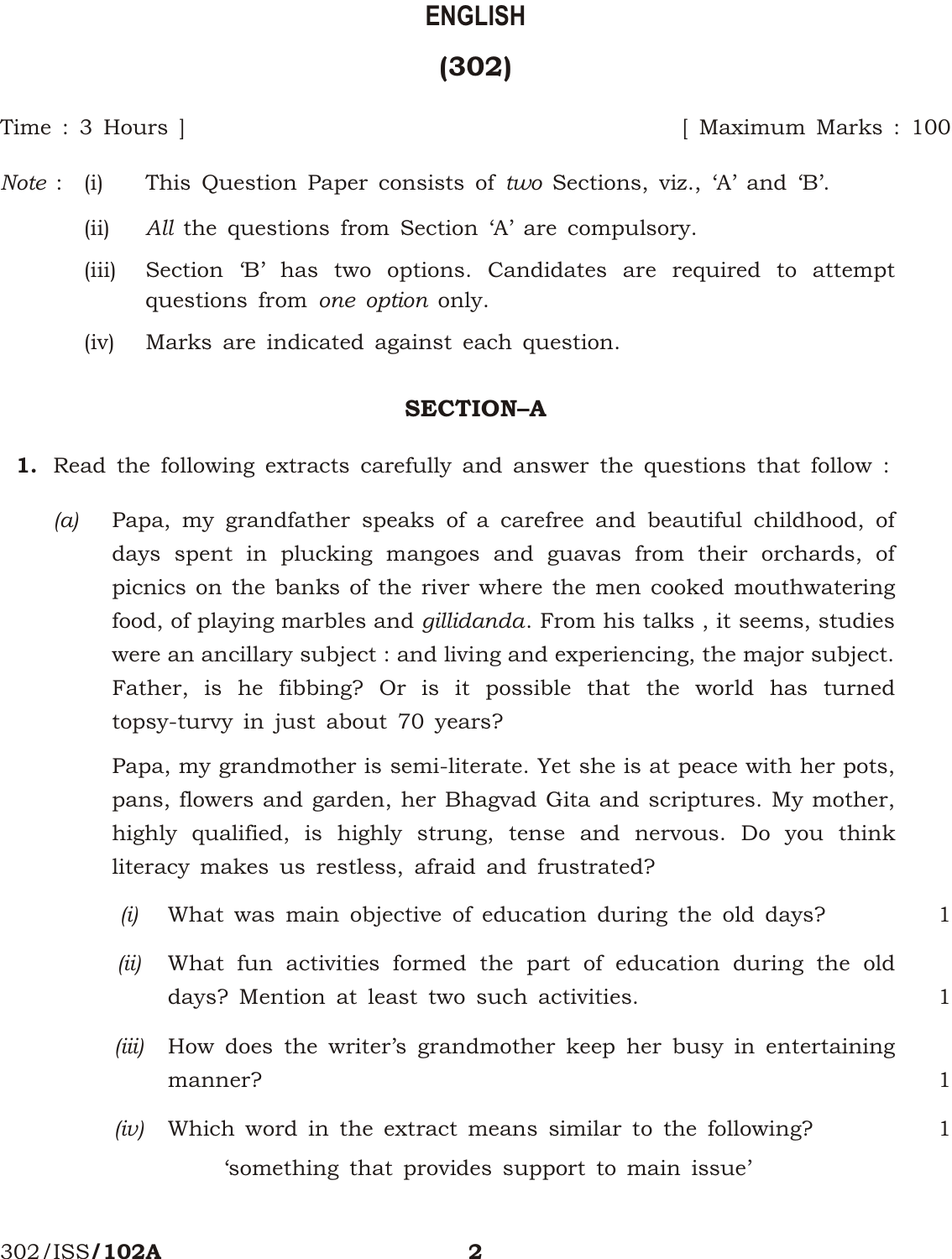OR

In the West, surveys have consistently shown that the public prefers wind and other renewable energy forms over-conventional sources of generation. Wind energy is free, renewable resource, so no matter how much is used today, there still be the same supply in the future. Wind energy is also a source of clean, non-polluting electricity. Unlike conventional power plants, wind plants emit no air pollutants or greenhouse gasses.

- *(i)* What is preferred as a source of generation of energy in the Western Countries? 1
- *(ii)* What two advantages does wind energy have over-conventional source of energy?
- *(iii)* Why do people prefer wind plants? 1
- $(iv)$  Which word in this extract means similar to the following?  $1$ 'always behaving in the same manner'
- *(b)* As might be expected, in the beginning it was tough for all of us, for mother and my father, for my three sisters and my brother, and for me too. The illness had left me weak. The servants avoided me as though I were an evil eye personified. My sisters treated me with care, as though I were a fragile doll, and mother wept. My father, who was a doctor in the public health service, was grateful that I had got prompt and good medical treatment, for delay would have affected my mind or endangered my life. But he, like the rest, had no hope.

| (i)   | What was the author's illness?                                                                  |  |
|-------|-------------------------------------------------------------------------------------------------|--|
| (ii)  | How had the author's family people reacted to the author's illness?<br>State one such reaction. |  |
| (iii) | Why was the author's father grateful to the health service?                                     |  |
| (iv)  | Which word in this extract mean similar to the following?                                       |  |
|       | 'very delicate'                                                                                 |  |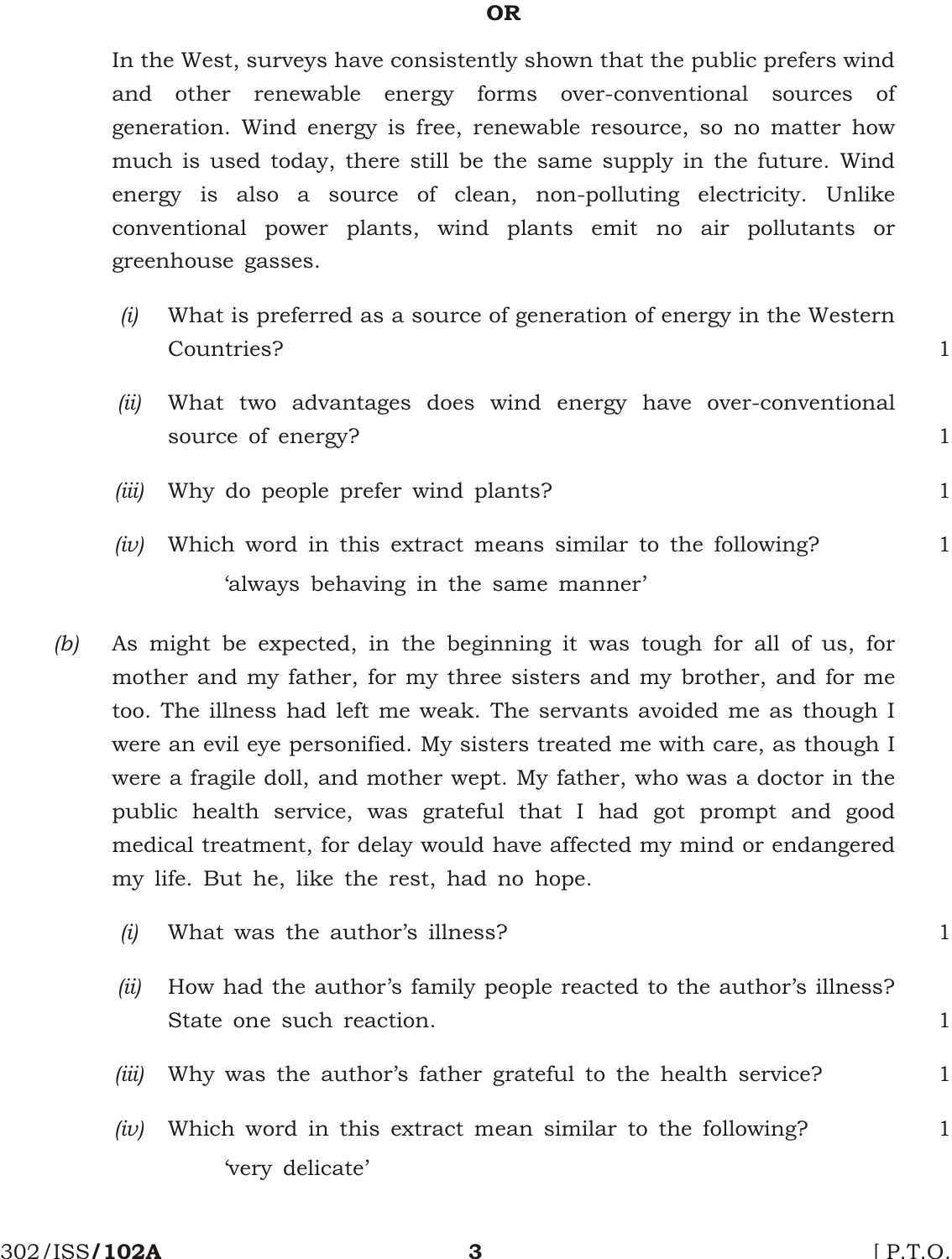"Now tell me your name."

"Sweat broke out over her all body. Would her stammering tongue again disgrace her?" For the sake of this kind woman, however, she decided to make an effort. She had such a soothing voice; she would not laugh at her.

"Bh-Bh-Bho-Bho", she began to stammer "well done, well done," the teacher encouraged her. "Come on, now—the full name"?

"Bh-Bh-Bho-Bholi". At last she was able to say it and felt relieved as if it was a great achievement. "Well done," the teacher patted her affectionately and said, "put the fear out of your heart and you will be able to speak like everyone else".

|          | $(i)$ What two indications are there that prove Bholi was afraid and |  |  |  |  |  |
|----------|----------------------------------------------------------------------|--|--|--|--|--|
| nervous? |                                                                      |  |  |  |  |  |

- *(ii)* Mention two qualities of the teacher. 1
- *(iii)* Bholi stammered a lot yet the teacher did not lose her patience. How did this help Bholi to utter her name, at last? 1
- *(iv)* Which word in this extract means similar to the following? 1 'to speak with difficulty, often stopping in between'
- 2. Answer the following question in about *60* words : 6 How did Aradhana react to the discloser of the fact that she was an adopted girl? Why did she behave in that manner?

*( I must Know the Truth )*

### OR

What effects of western invasion were noticed on India?

*( In dia, Her Past and Future )*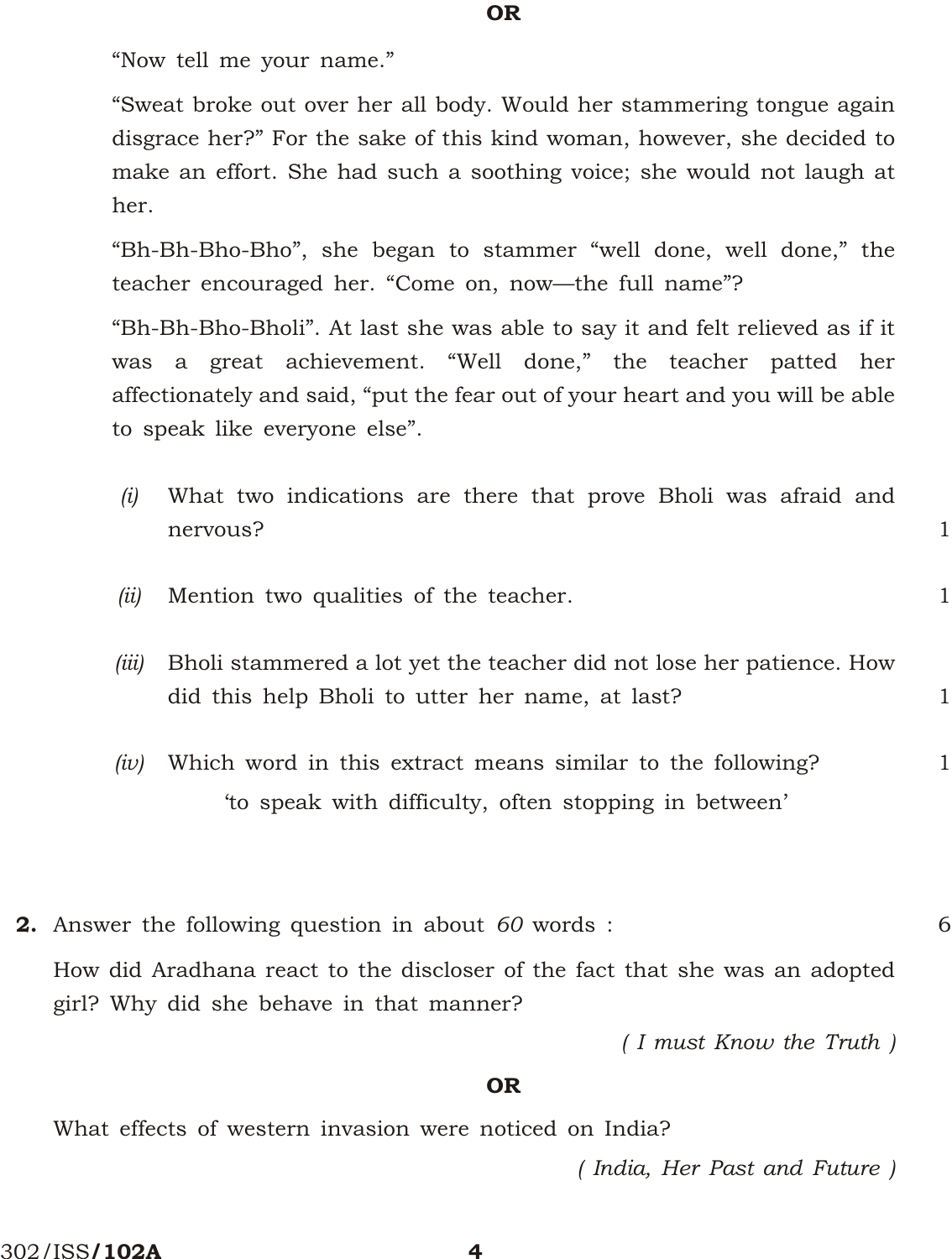3. Answer any *three* of the following questions in about *30–40* words each : 2×3=6

*(a)* How did Nan-Kaka's (of Sunil Gavaskar) sharp observation power help the parents of Sunil in locating the 'lost' baby (Sunil)?

*( My First Steps )*

*(b)* What was Baldeo's responsibility as a watchman?

*( The Tiger in the Tunnel )*

*(c)* What was the truth about the watch that Dr. Benson had obtained from Evans?

*( A Case of Suspicion )*

*(d)* What two pieces of information about Gerrard were collected by the Intruder? Why did he do so?

*( If I were You )*

4. Read the following extract and answer the questions that follow :

There is a house now far away where once I received Love… That woman died, The house withdrew into silence, snakes moved Among books, I was then too young To read, and my blood turned cold like the moon How often I think of going There, to peer through blind eyes of windows…

- *(a)* To which house does the poet refer? What does the poet remember? 2
- *(b)* To which woman does the poet refer? 1

*(c)* Explain—

- *(i)* my blood turned cold;
- *(ii)* the house withdrew into silence.  $1+1=2$

#### OR

May the poison purify your flesh Of desire, and your spirit of ambition They said, and they sat around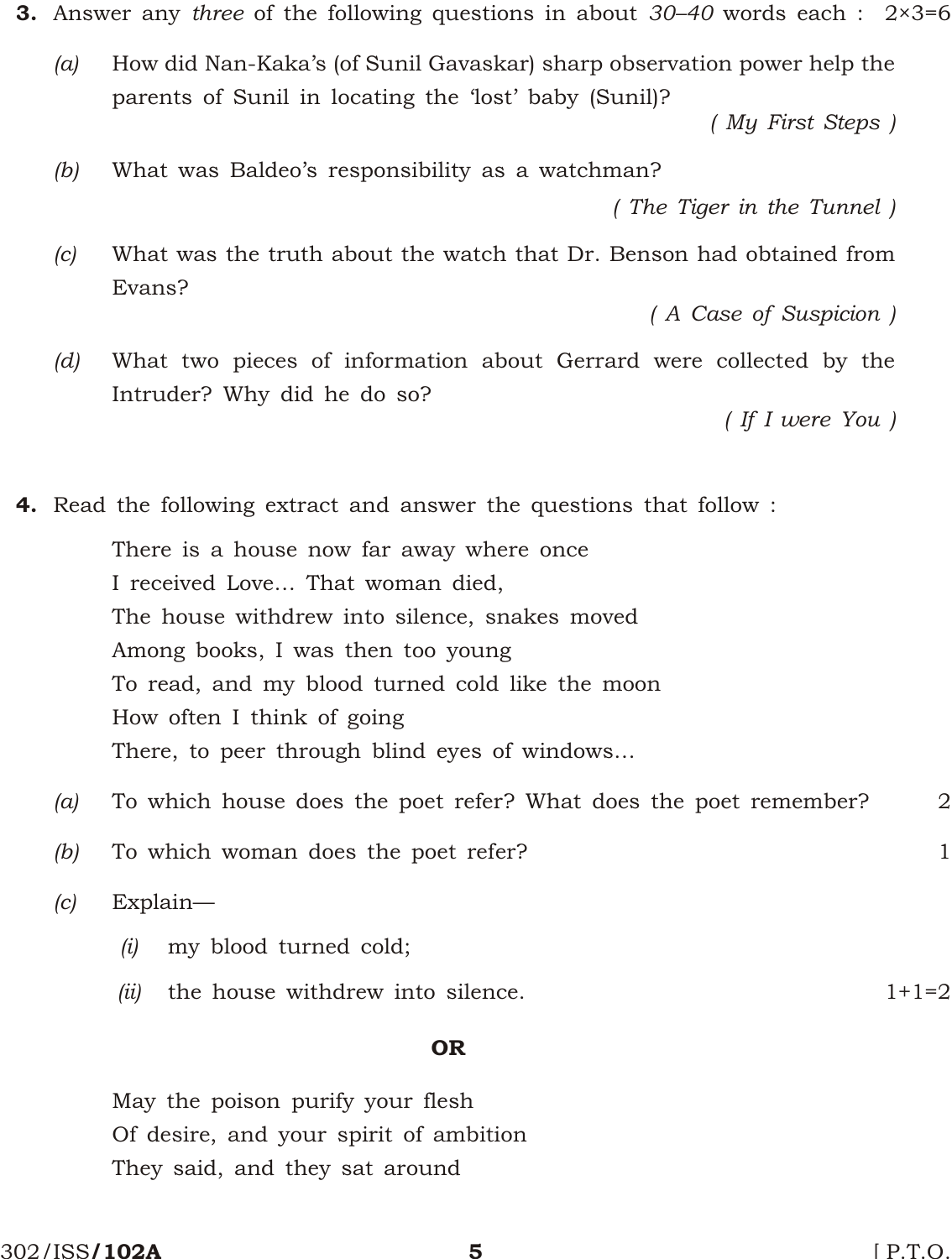- On the floor with my mother in the center The peace of understanding on each face.
- *(a)* Who are 'they'? About which poison are 'they' talking? 2
- *(b)* What did 'they' fear about the cause and effect of poison? 2
- *(c)* Why did 'they' sit around the mother? Why did 'they' not get her (mother) treated?  $\frac{1}{2} + \frac{1}{2} = 1$
- 5. Read the following passage and answer the questions that follow :

Often students who are very fond of reading books are labelled, by their comrades, as bookworms. These disparagements generally come from the mouth of students who consider themselves as being 'gamesters'. Boys who shine in athletics or in the playing of some game—particularly cricket, consider that sports is a better or nobler area for their activities and for the expenditure of their energies, than the classroom or the reading desk. The idea is born out of an inferiority complex inherent in the sports-minded students who actually envy their fellows who shine academically. Academic honour has a glamour which is unique.

It is not to be denied that the playing of games is a worthy activity, it is worthy in the sense that the team spirit can be engendered in the individual only if he has learnt to participate in the playing of games. It is also true that the player does much for society and for his country on the field. It is true that the feeling of cooperation can be cultivated in a person only through group activity. But studies shouldn't be sacrificed in order that students devote their time only to the playing of games.

Let each type of activity has its own place in our daily round and then only, and then alone, will be balanced division of interests produced the individual with a proper perspective of things. That is the personality that we want our education system to produce.

- *(a)* Who are called 'bookworms'? Who often regard them so? 1+1=2
- *(b)* Why do people call them 'bookworms'? How does the writer appreciate academically sound students compared to those who love games and despise studies? 2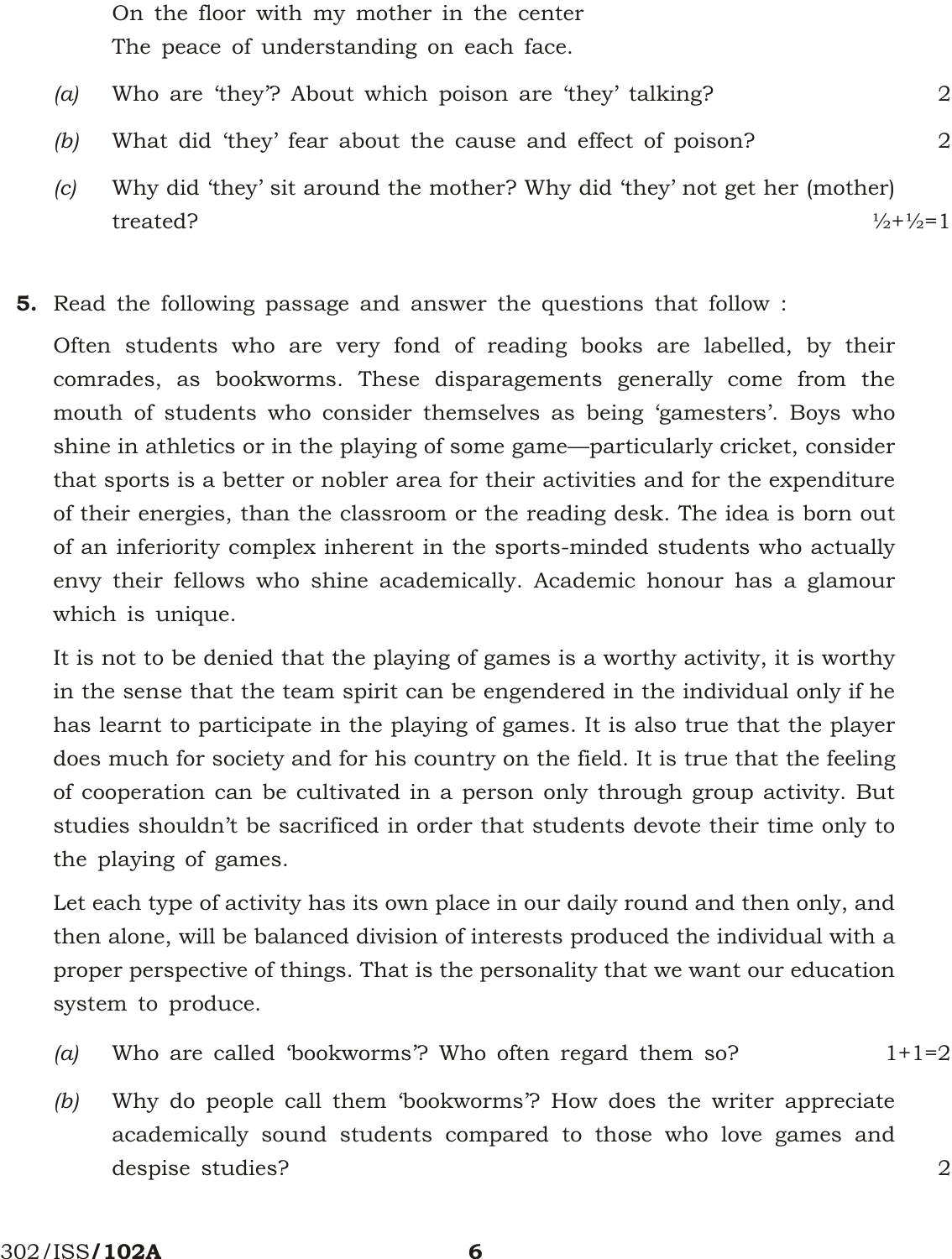- *(c)* How can students balance their love for studies and need for games? 2 *(d)* What is the aim of education, as per the writer of this passage? 1 *(e)* Which word in the passage means similar to the following? 1 'coworkers or a friend'
- 6. Read the passage given below and answer the questions that follow :

After creating the world's fastest mode of transport, the French are now returning to something much more simple—the bicycle (Vélo in French). In 2007, 10000 public bicycles were made available to the residents of Paris, in a new experiment on urban transport.

The basic principle is that nobody owns the bicycle, but everybody can borrow one. One can subscribe to a year's access to the cycle for just C29 and a deposit of C150. Cycle stands have been created outside every metro station in the city. With a magnetic card in hand, one can simply help oneself to a cycle, use it to ride up to one's destination and park it at the nearest cycle stand.

It took three years of negotiation before the experiment was put into place, but one week before the launch, nearly 8000 Parisians had signed up for a subscription. The city expects to have nearly 200000 by the end of the year. In the last seven years, Paris has doubled its cycle tracks to 371 km at present.

This emerging new trend has quite a serious impact on urban planning as rules are changed to suit a growing population of cyclists. Instead of the motorcar, in some places the cyclists have priority, allowing them to use one-way streets and even ignore traffic lights.

| (a) | What is the new experiment in the field of transport in France? |   |
|-----|-----------------------------------------------------------------|---|
| (b) | What makes the writer feel that the new trend is successful?    | 2 |
| (c) | How has the new trend affected the traffic and town planning?   | 2 |
| (d) | How was cycling, throughout the city, made convenient?          | 2 |
| (e) | Which word used in the passage means similar to the following?  | 1 |
|     | 'introduction or beginning of something new'                    |   |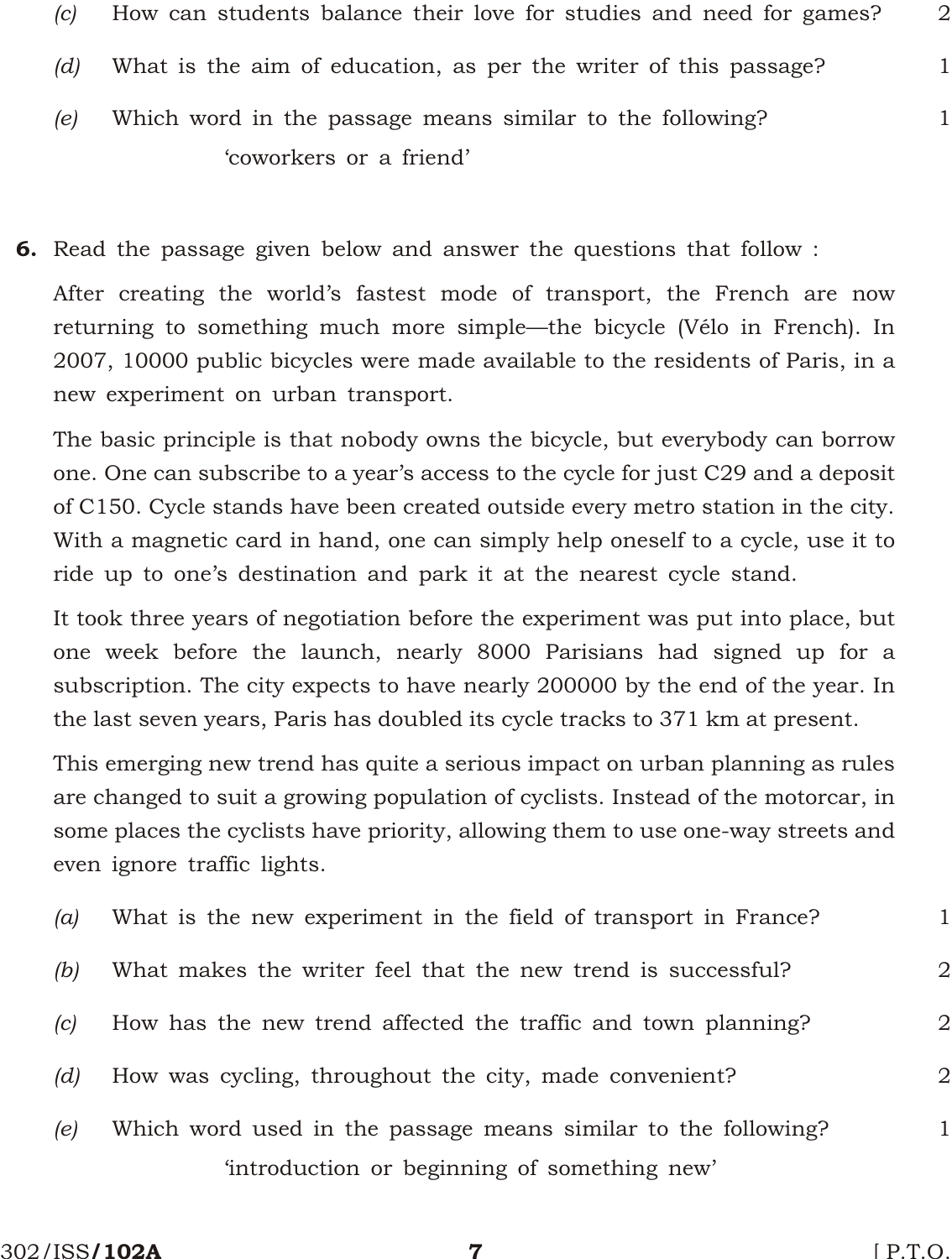7. Read the following passage and complete the sentences with the information contained in the passage :  $\frac{1}{2} \times 8 = 4$ 

There are several distinct dimensions in which our youth must equip itself. The first is the physical. Building a great democracy and defending it from predatory aggressors requires a young generation that is physically strong, with muscles of iron and nerves of steel and for this it must equip itself by undertaking physical training and developing physical fitness to the maximum extent possible.

The second dimension is the intellectual. We cannot afford the luxury of mediocrity if we are forged to go ahead in the scientific and technologically advanced age.

The third dimension is the dimension of patriotism. To me this means deep urge for national unity and progress. This alone can eradicate corruption and nepotism from our land, galvanise our whole process of economic development.

Finally, there is the spiritual dimension which, indeed, is the main faculty that distinguishes human beings from the myriad other forms of life that exist on this planet.

- *(a)* Four dimensions in which youth must equip itself are  $(i) \longrightarrow, \quad (ii) \longrightarrow, \quad (iii) \longrightarrow, \quad (iv) \longrightarrow.$
- *(b)* One of these dimensions is essential for *(i)* —— and *(ii)* —— .
- *(c)* As per the speaker concept of patriotism aims at *(i)* —— and *(ii)* —— .
- 8. Read the following passage and make the summary of it in about *100* words : 5

I don't have a telephone because I don't really like it and also because I can work and play, eat, breathe and sleep without it. I think it is a pest and time waster. It may create unnecessary suspense and anxiety, as when you wait for an expected call that doesn't come. It irritates when you keep ringing a number that is always engaged.

As for speaking in a public telephone box, that seems to me really horrible. You will not use it unless you were in a hurry. You will always find other people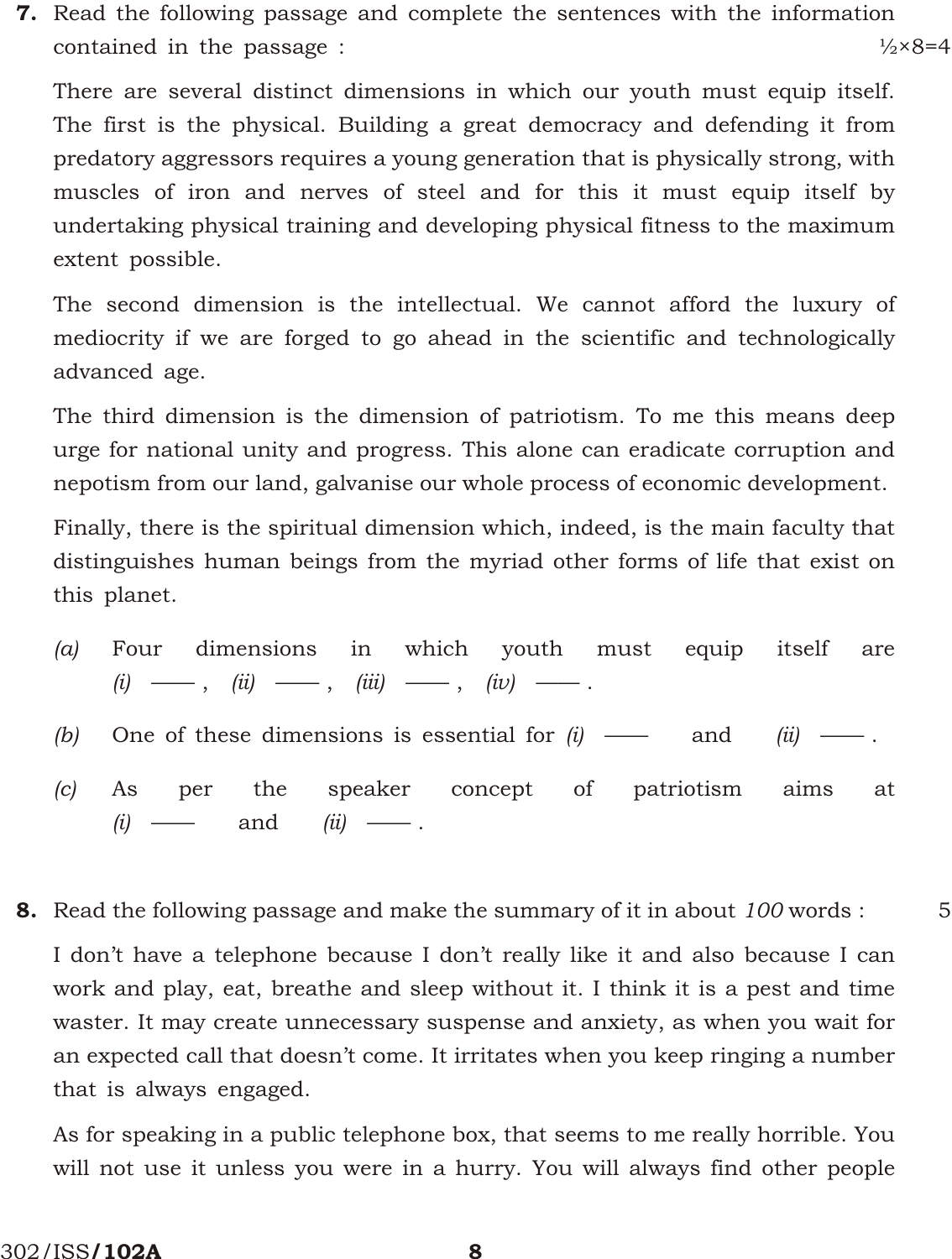waiting before you. When you are in and by the time you have begun your conversation your back is chilled by the cold looks of somebody who is fidgeting to take your place.

If you have a telephone in your house, you will admit that it tends to ring when you least want it—when you are asleep, or in the middle of a meal or a conversation, or when you are just going out, or when you are in your bath. Are you strong minded to ignore it? You think that there may be some important news or message for you. Have you never rushed dripping from the bath, or chewing from the table, or dazed from the bed, only to be told that you are wrong number? If your telephone rings and you decide not to answer it, then you will have to listen to an idiotic bell ringing and ringing in what is supposed to be the privacy of your own home.

- 9. Combine the following pairs of sentences using the connectors given against each pair : 4
	- *(a) (i)* Sonu is quite busy in his promotional activities.
		- *(ii)* He accepted our invitation to preside over our musical concert.

( although )

- *(b) (i)* It was a very comfortable journey.
	- *(ii)* I visited cyclone.

( when )

- *(c) (i)* The captain of the street children team hit the ball and crashed a glass window.
	- *(ii)* The owner of the house came out calling names.

( as soon as )

- *(d) (i)* Gautam Gambhir has been decorated with Padma Shri Award.
	- *(ii)* He is the most successful batsman during the test matches and ODI against Sri Lanka.

( who )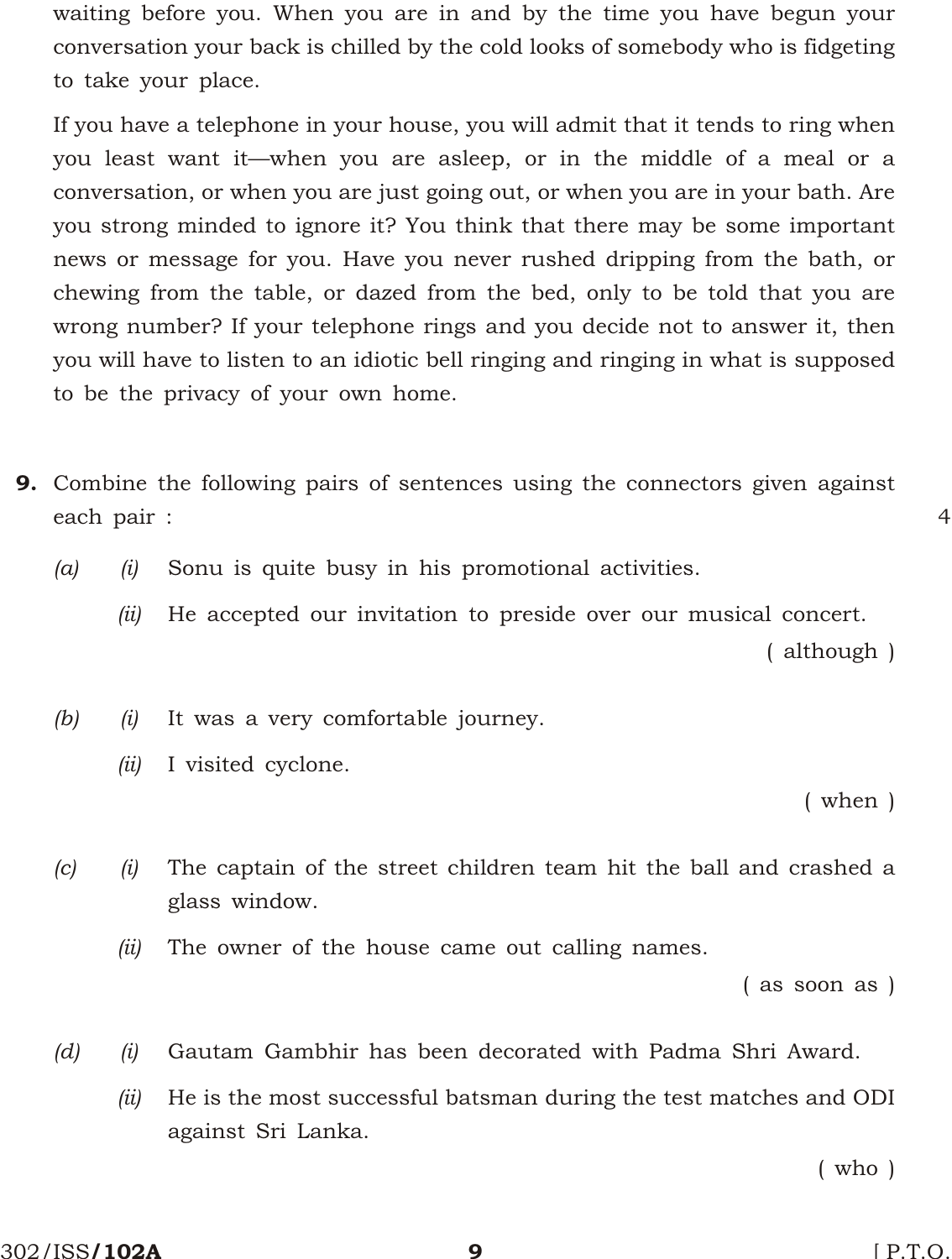- **10.** Read the following dialogue and report in your own words :  $\frac{4}{3}$ 
	- Ashi : Can you tell me the telephone number of the District Medical Officer of the district hospital?
	- Charu : Why do you need it? Is everything alright?
- **11.** Use the appropriate form of the words given in brackets :  $\frac{3}{2}$

A notice *(a)* —— (issue) to inform candidates for the campus selection interviews for the shooting of a documentary film on drug addicts. All necessary arrangements *(b)* —— (make) to make it an event. The State Health Minister *(c)* —— (invite) to preside over the event.

12. Fill in the blanks in the following sentences with appropriate form of the words given in brackets : 4

The Chief Minister of the State *(a)* —— (inaugurate) the Healthy Child Mela. More than 80 children below three years *(b)* —— (participate) in the competition. Ashish Roy *(c)* —— (win) the Winner's trophy. A big hamper of Bournevita *(d)* —— (award) to him by the chief guest.

- 13. Write a paragraph of about *100* words on any *one* of the following topics : 5
	- *(a)* It suddenly started raining heavily
	- *(b)* Status of women in modern India
	- *(c)* Learning of English should be made compulsory in primary classes
- 14. Write a letter to the General Manager, Northern Railways, suggesting ways and means to make journey comfortable in unreserved compartments. You are Yogesh Dutta of Lucknow, UP. 5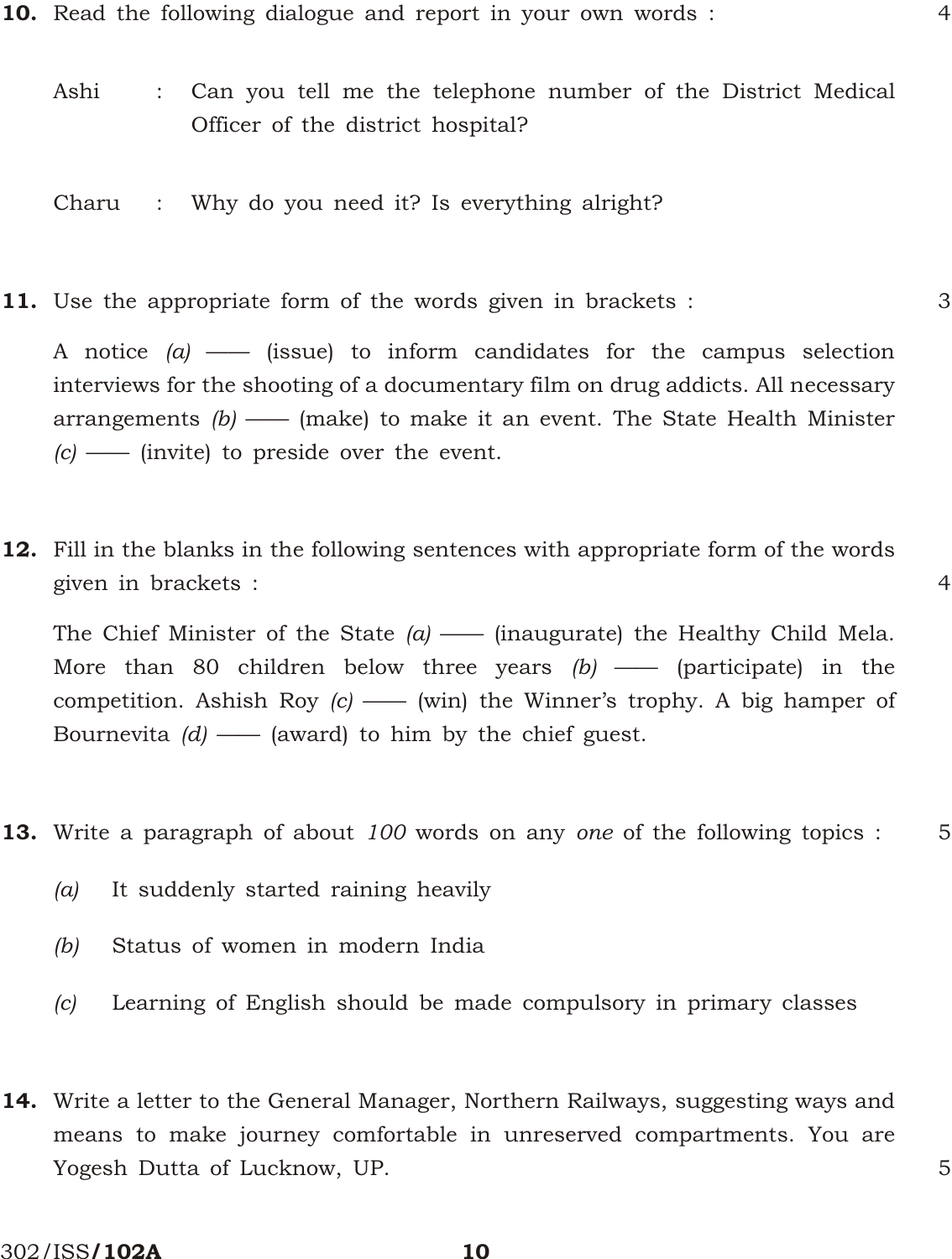15. The following passage has *seven* mistakes of spellings, use of inappropriate verbs and other grammatical inaccuracies. Spot the errors and write the correct forms. One has been done as an example : 6

Their are people which are abov petty matters and thots. Such peoples think as human beings and treated others as human beings. Dr. Sadao was such a Japanese doctors.

|    | Sl. No.   ERROR | CORRECTION     |
|----|-----------------|----------------|
| 1. | Their           | 1. There       |
| 2. | .               | 2.             |
| 3. |                 | $\mathcal{S}$  |
| 4. |                 | 4.             |
| 5. | .               | 5.             |
| 6. |                 | 6.             |
| 7. |                 | $\overline{7}$ |

16. Read the following passage carefully and make notes in points only, using appropriate headings and subheadings, and recognizable abbreviations : 4

Most workers spend eight or nine hours on the job. They work because it is unavoidable. They need to make enough money for necessities : food, rent, clothing, transportation, tutions and so on. They spend about one-third of their lives at work, but they hate it. They complain and count the minutes until quitting time each day—or the days until their next vacation.

By contrast, there are some people who actually enjoy work—infact, they love to work. They spend many extra hours on the job each week and often take work home with them. These workaholics are as addicted to their jobs as other people are to drugs or alcohol.

In some urban centres, workaholism is so common that people do not consider it unusual. They accept the lifestyle as normal. Some workers in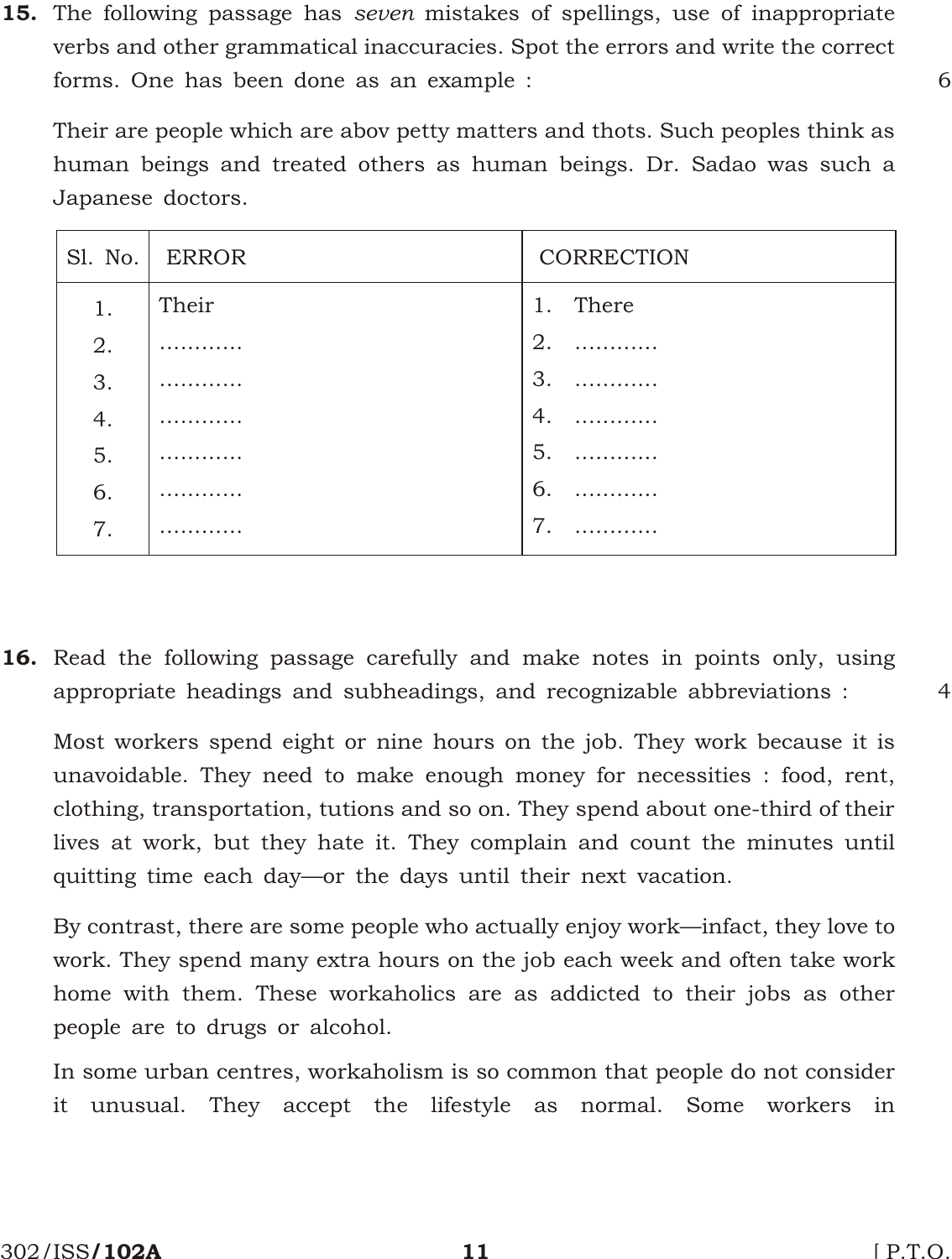Washington DC work sixty to seventy hours a week. They don't do this because they *have to*, they do it because they *want to*.

Workaholism can be a serious problem. True workaholics would rather work than do anything else, they probably don't know how to relax. Most of all, they hate to sit and do nothing. Their life is usually stressful and this causes health hazards.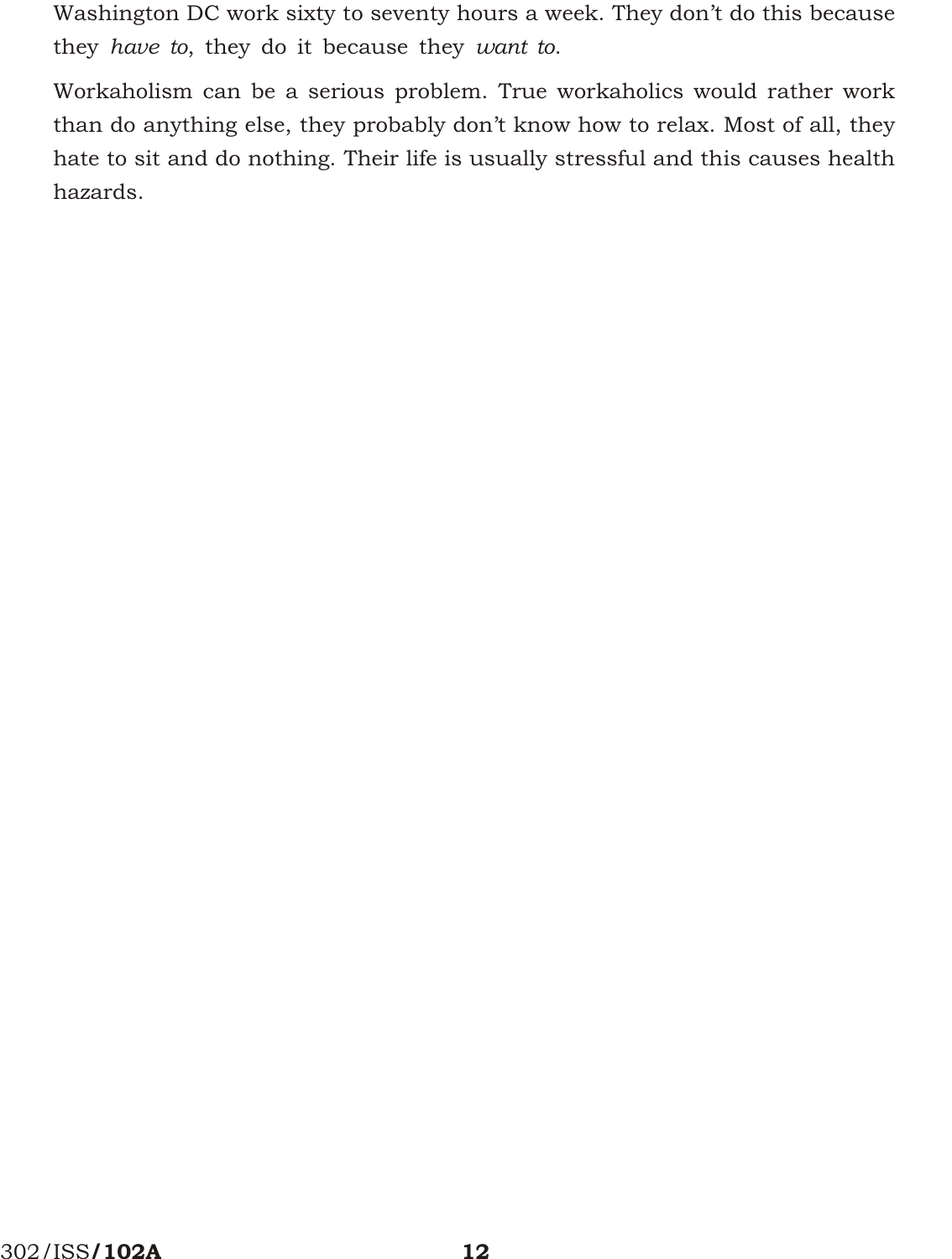# SECTION-B

- *Note* : (i) Attempt any *one* of the given options.
	- (ii) *All* the questions should be attempted from the *same* option.

# OPTION-I

# (E.S.P. FOR RECEPTIONISTS)

- 17. Read the following conversation and write a message to be conveyed to the person concerned : 1×4=4
	- Receptionist (R) : This is 634939. M/s Unique R. O. Suppliers. Who is calling?
	- Caller (C) : This is Brijesh Chauhan from Rhino R. O. Service Center, Madhu Vihar. Could I talk to your I/c, Sales and Service?
	- Receptionist (R) : Sorry. He is away on a tour. Could I take your message?
	- Caller  $(C)$  : Thank you, it is regarding award of rights to run a service center for your R. O. equipment. The correspondence is on for more than a period of two months. I want to know the status.
	- Receptionist (R) : Thank you Mr. Brijesh. I'll do the needful.

| $From: \dots \dots \dots \dots \dots \dots \dots \dots \dots$ |
|---------------------------------------------------------------|
|                                                               |
|                                                               |
|                                                               |
|                                                               |

18. What will you do if a caller enquired about something relating to your office but you could not understand what he says? Write any *four* questions that you will put to the caller.  $\frac{1}{2} \times 4 = 2$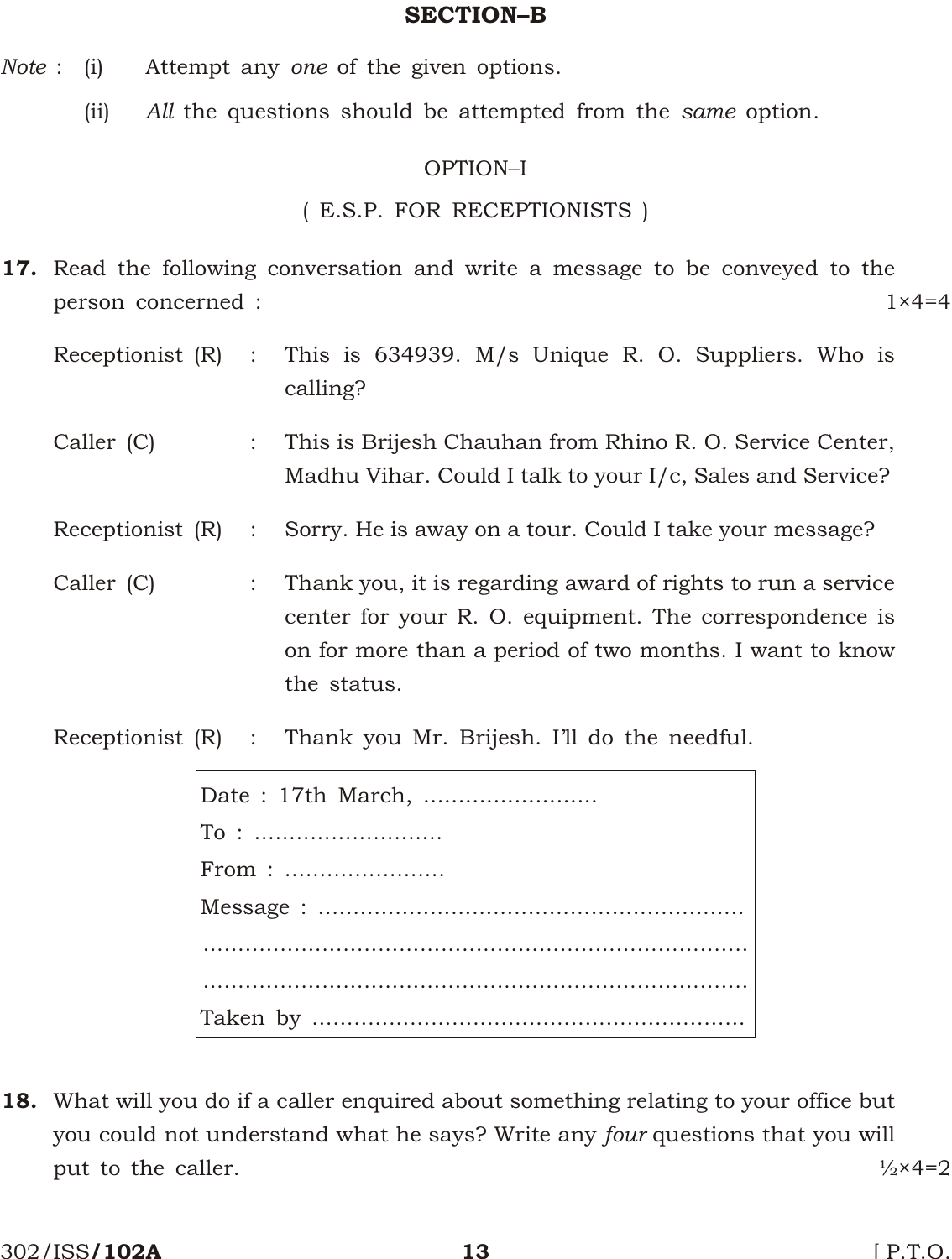- 19. What are (*two*) most important documents and forms a receptionist constantly needs? 1+1=2
- 20. How will you call out the following telephone numbers? Put the stroke (/) to indicate the pause :  $\frac{1}{2} + \frac{1}{2} = 1$ 
	- *(a)* 43691484
	- *(b)* 9733604791
- **21.** Write responses to the following questions put by an occupant of a hotel : 6
	- *(a)* Would you book my return journey to Chennai by any night flight?
	- *(b)* Can you arrange to wake me up at 4 a.m. to catch early morning flight to Mumbai?
	- *(c)* Can I pay through a crossed cheque payable at par on all the branches?
	- *(d)* How much do you charge to deliver a bouquet to someone in the city?
	- *(e)* Could you arrange a taxi to help me visit historical places in the city?
	- *(f)* Do you charge for an additional occupant belonging to my family in my room?

# OPTION-II

# (E.S.P. FOR OFFICE USE)

- 17. *(a)* Write an e-mail to M/s Saraswati Computer Klinic, Naya Bazar to renew their service contract for your office computers. You are Senior Executive of NOVEX, Delhi.
	- *(b)* Write an e-mail to Ms. Sarahna Tyagi to report on duty without any further delay as her leave has not been sanctioned by the Secretary, NTPC. You are his Secretary's Secretary.  $\frac{1}{2} + \frac{1}{2} = 1$